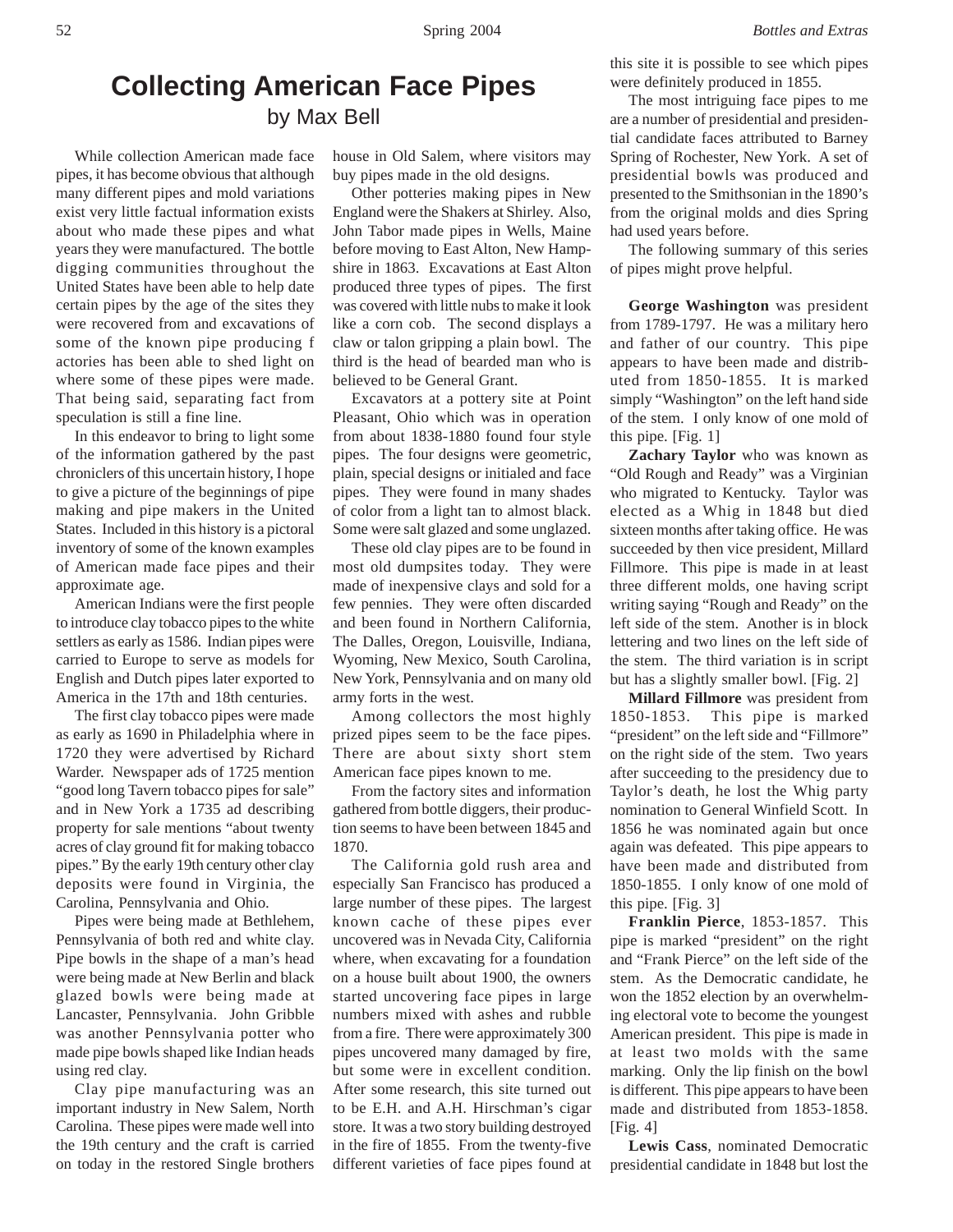

**[Fig. 1]**

Democratic nomination to James Polk of Tennessee. Polk lost the presidential election to Zachary Taylor. This pipe may have been distributed as early as 1848-1849 and has been found in California gold rush sites. I only know of one mold of this pipe. [Fig. 5]

**Henry Clay** was a presidential candidate in 1824, 1832, and 1844. The pipe is marked "Henry" on the left and "Clay" on the right side of the stem. Although Henry Clay was a member of the House of Representatives and the Senate, he was denied the presidency threes times. In 1824 he lost to John Quincy Adams, in 1832 he lost to Andrew Jackson and in 1844 he lost to James Polk. This pipe appears to have been made and distributed from 1850-1855. I know of two molds of this pipe. The difference is a ring of stars on the stem and slightly different hair. [Fig. 6]

**Ulysses S. Grant**, 1869-1877. This pipe has no name appearing on it and may not be attributed to Barney Spring. Lura Watkins excavated a reddish-orange Grant pipe on the site of the John Tabor pottery which was in production from 1863-1872. President Grant won two terms, defeating Horatio Seymore in 1868 and Horace Greeley in 1872. This pipe appears to have been made and distributed from 1865- 1870. There are at least three known molds of this pipe. [Fig. 7]

Many other face pipes of this era are so rare and so little concrete information is available that it is only speculation as to when they were made and by whom. In the future, excavations at known potteries may shed light on the makers. Until then I will continue to enjoy them for their beauty and mystery.

Anyone wishing to contact me regarding exchange of information, collecting, buying or especially anyone interested in selling even one of these pipes can reach me at:

Max Bell 852 Holly Hills Drive Auburn, CA 95603 (530) 823-3315

My sincere thanks go all those who have helped in this endeavor. Special thanks to Byron Sudbury whose work "Historical Clay Tobacco Pipe makers in the United States of America" sets the mark for all who strive to bring the past to light.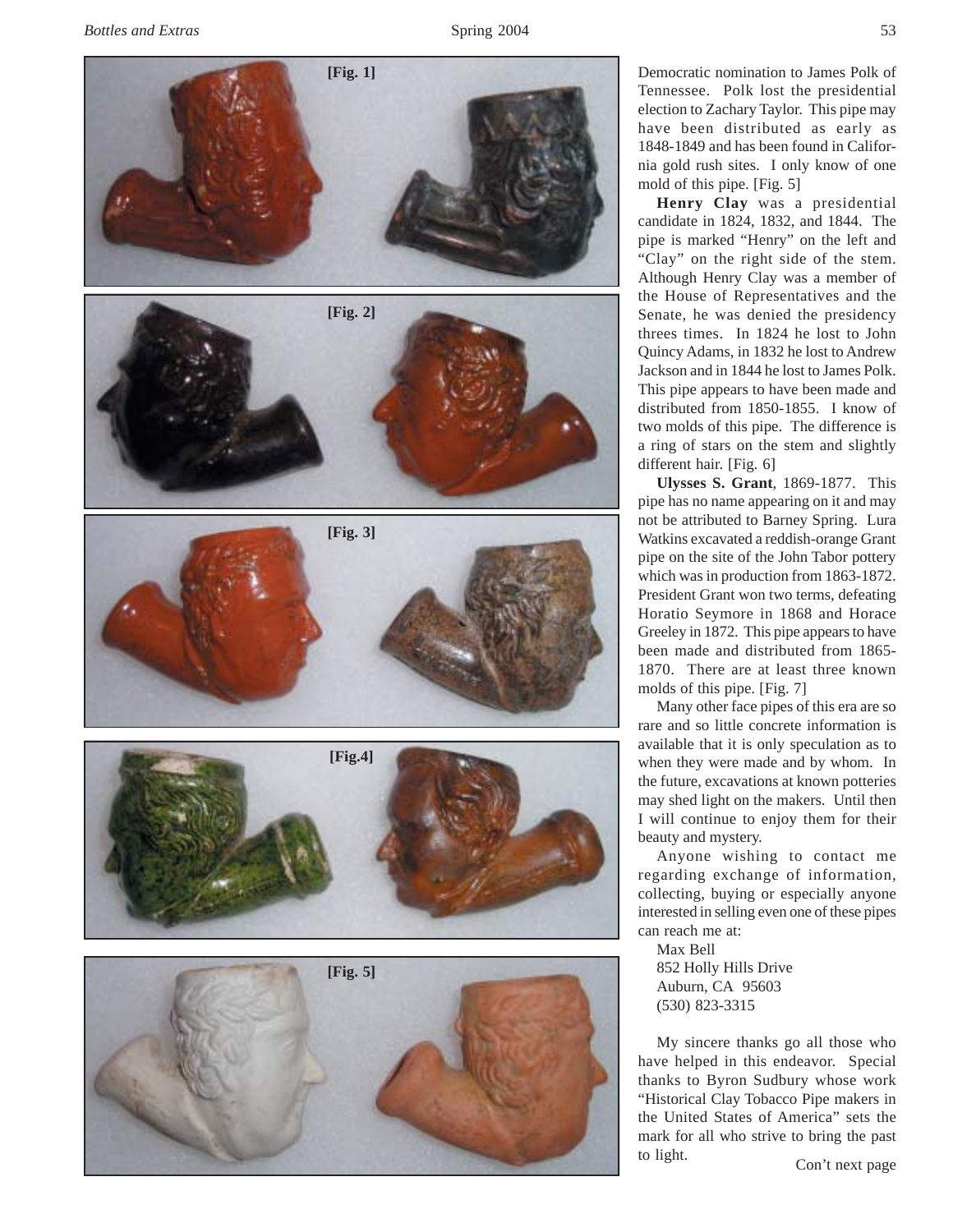Andrew Henrich and John Kopp formed a partnership in 1883 and opened up the Bayview Brewery.



Green bottles from three eras.



Rainier Beer tray, date unknown.



1903 Rainier Beer tray.







## **Bibliography**

B.B Thomas and R.M. Burnett, *A Study of Clay Smoking Pipes Produced at a Nineteenth Century Ohio Kiln*, Macon, Thomas and Burnett.

Byron Sudbury, *Historic Clay Tobacco Pipe Studies, Volumes Two and Three*, Byron Sudbury, 1983.

B.B. Thomas, "Collecting Presidential Pipes," *The Political Collector*, October 1973.

Annette O'Connell, "American Made Clay Pipes," *Old Bottle Magazine,* May, 1981.

Dixie Jordan, "Buried Treasure," *The Union,* July 6, 1978.